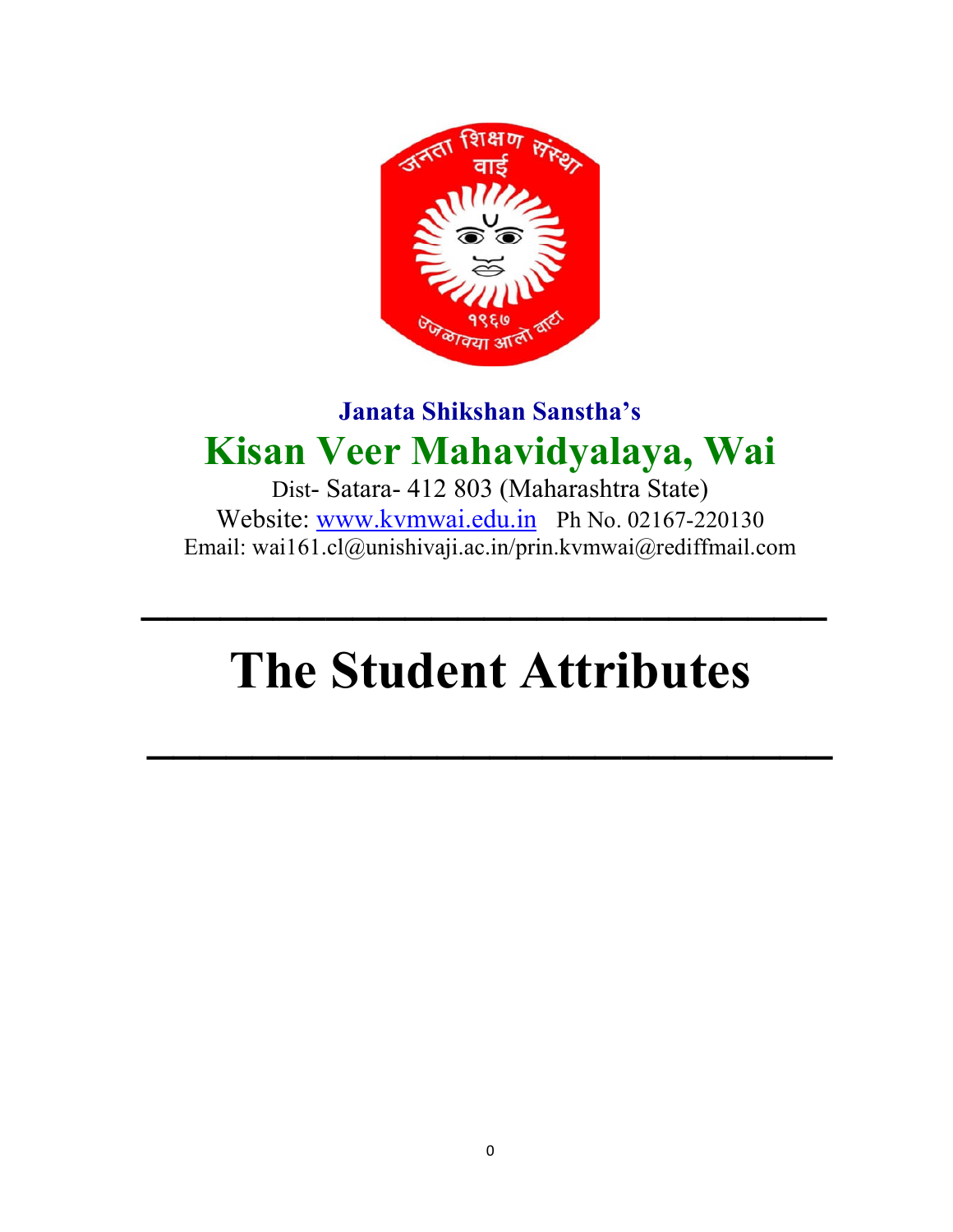The students should

- abide by the Act, Statute and Ordinance of the University and to respect its ideals, vision, mission, cultural practices and tradition of the institution.
- be regular and sincere in his/her studies.
- Seek to make educational growth continuous through study and research.
- express free and frank opinions by participation in academic meetings, seminars, conferences etc., towards the contribution of knowledge
- complete their tutorials, practicals, projects, assignments and research work, with dedication.
- participate in extension, co-curricular and extra-curricular activities, including the community service and sports
- uphold academic integrity, respect of all persons and their rights and property and safety of others.
- use of computers, internet, and Wi-Fi facility for educational purposes only.
- be familiar with the communication skills
- be aware of social and moral responsibility
- be aware of environment conscious
- develop decision making ability.
- be self-reliance.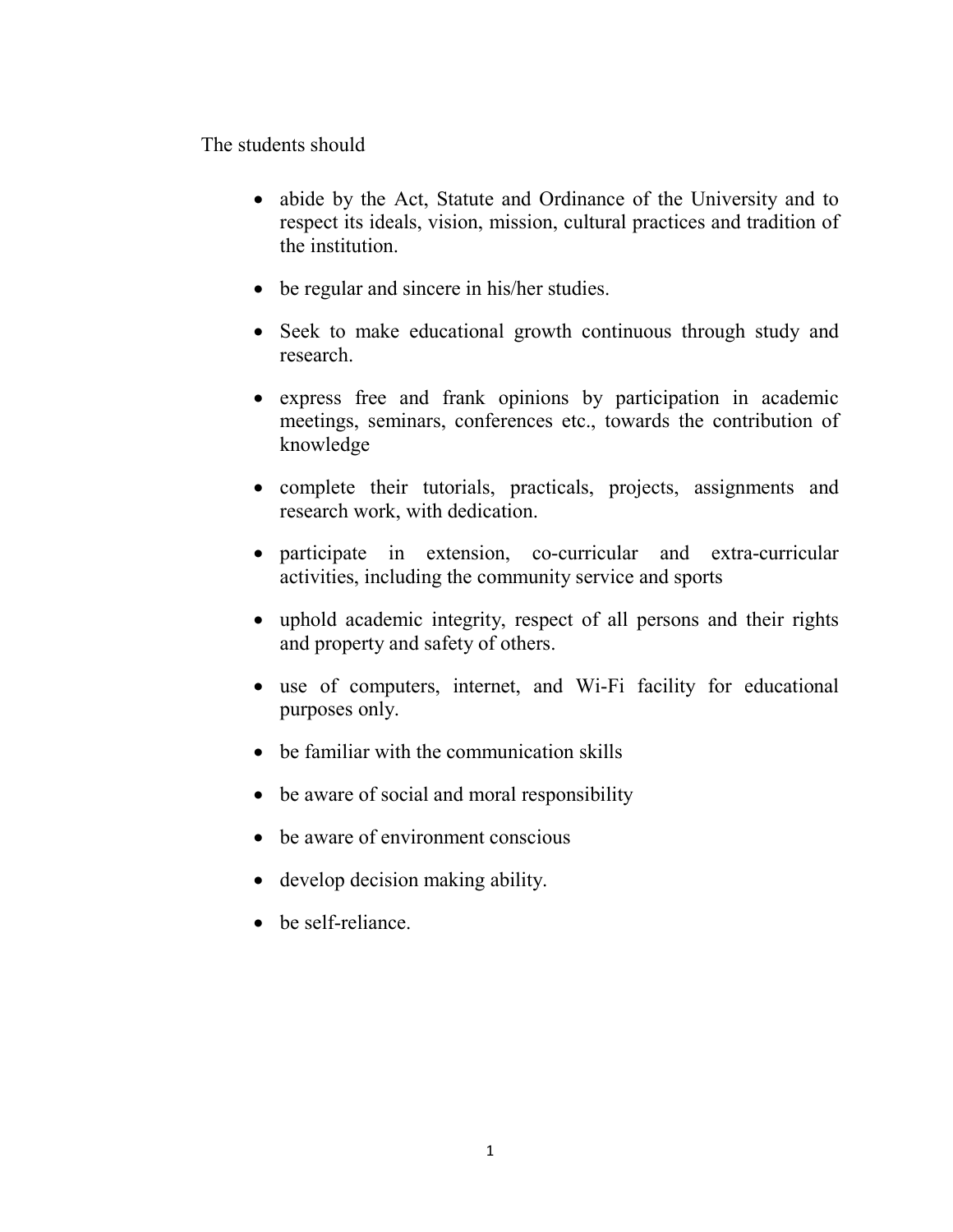The college organizes and conducts different activities for the students to get with the above attributes.

- Cultural activities
- Sports activities
- Book Exhibitions
- Guest Lectures
- Institutional Level Workshops
- International, National and State Level Conferences, Seminars and Symposiums
- Earn and Learn Scheme
- Book Band Scheme
- Financial Aid to the needy students.
- Blood donation camps and social awareness rallies
- Certificate courses
- organization of extension and co-curricular activities
- Cleanliness programmes
- Wi fi facility
- health care centre
- Gym and hostel facility
- Competitive Examination Guidance
- Practical based and ICT based teaching
- Continuous internal evaluation
- Mentor-Mentee Scheme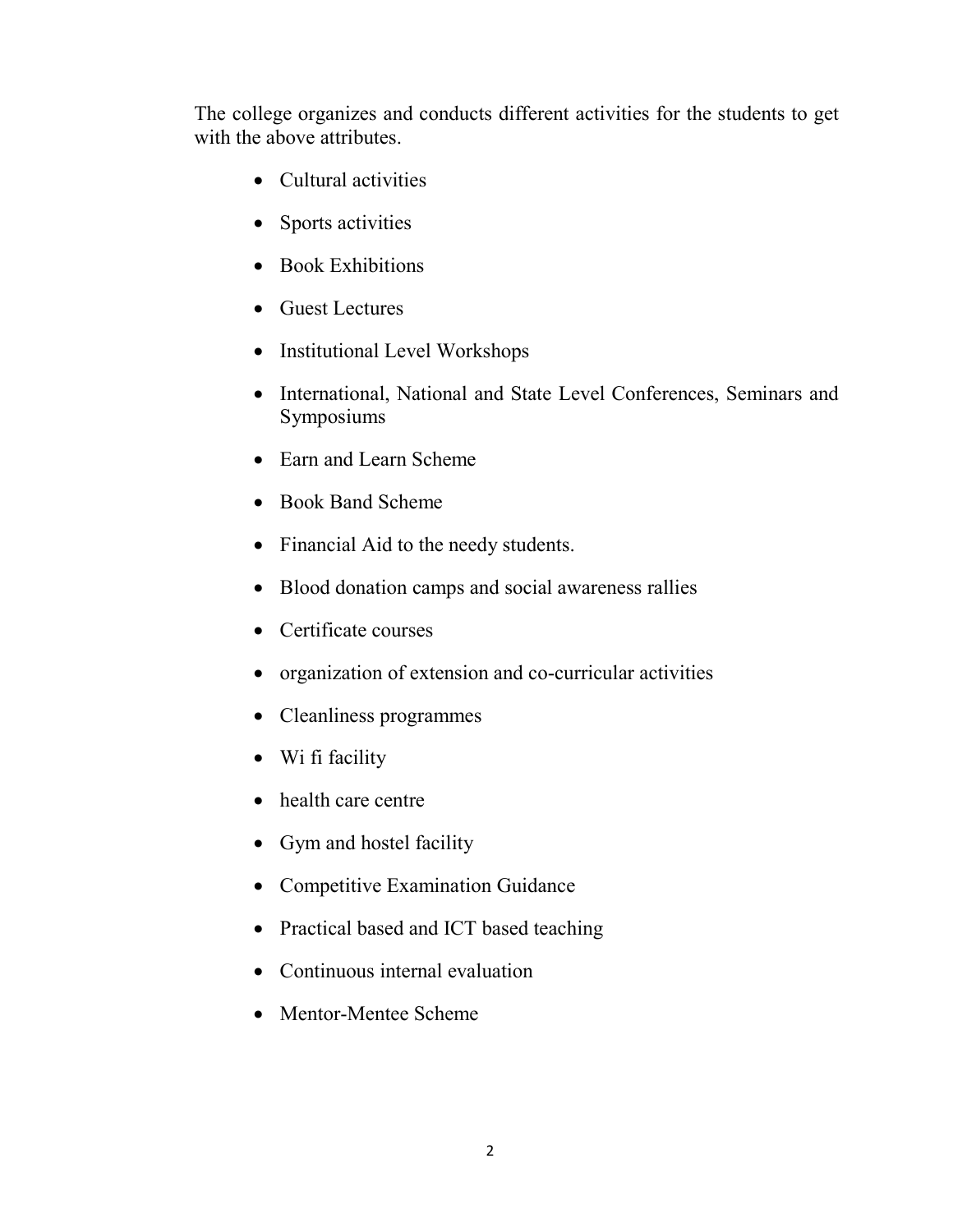

# **Janata Shikshan Sanstha's Kisan Veer Mahavidyalaya, Wai**  Dist- Satara- 412 803 (Maharashtra State)

# **Code of Conduct Handbook**

**\_\_\_\_\_\_\_\_\_\_\_\_\_\_\_\_\_\_\_\_\_\_\_\_\_**

**\_\_\_\_\_\_\_\_\_\_\_\_\_\_\_\_\_\_\_\_\_\_\_\_\_**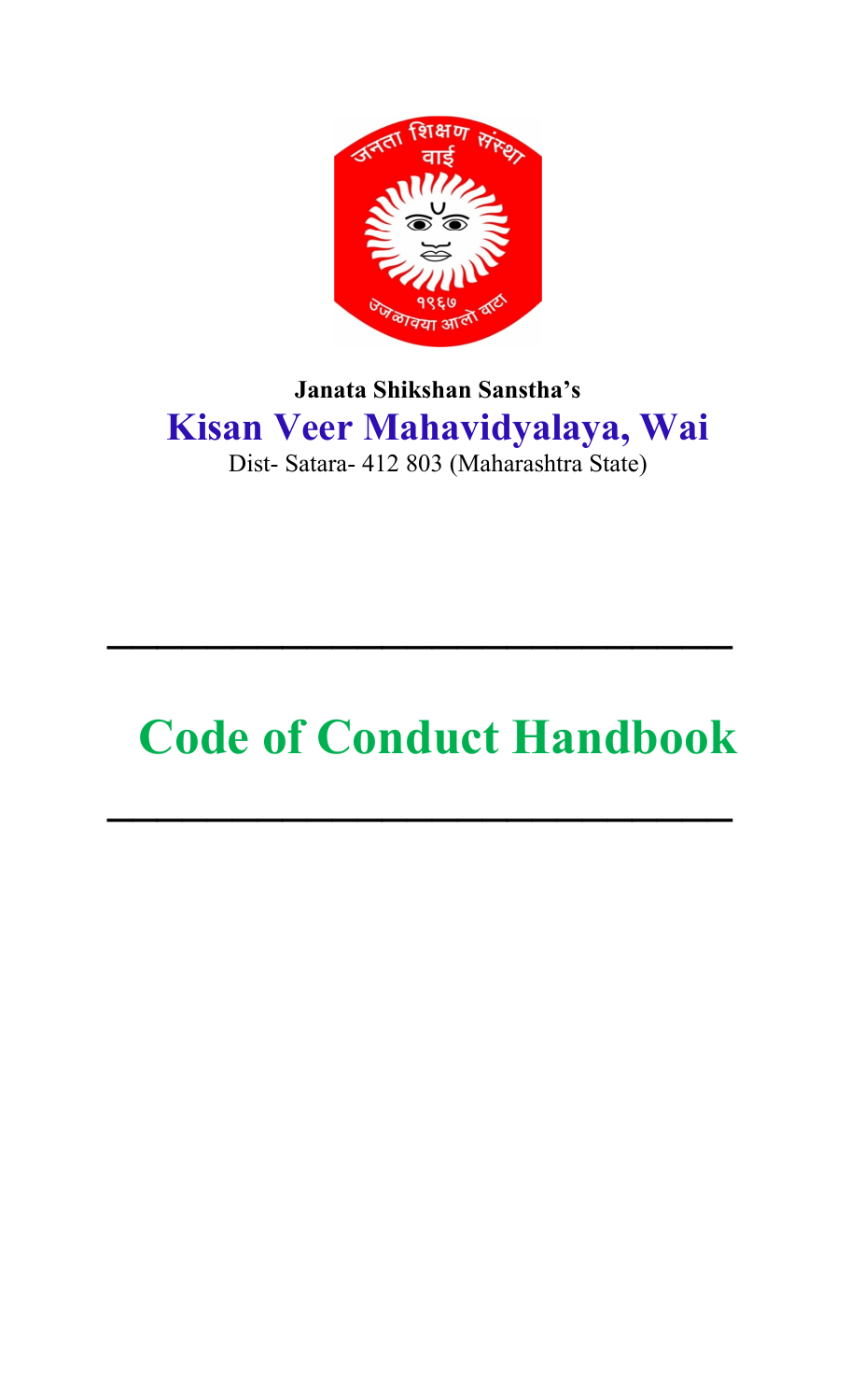## **Code of conduct for Students**

#### **Preamble:**

All the students must know that it is binding upon them to abide by this code of Ethics and conduct and the rights, responsibilities and the restrictions emanating from it. The aim of this code of conduct is to initiate discipline among the students and provide a system which promotes growth through individual and collective responsibility. All the students are expected to be conversant with this code. It is displayed on the college website www.kvmwai.org

#### **Jurisdiction:**

- 1) The college shall have the jurisdiction over the conduct of the students associated/ enrolled with the college and take cognizance of all act of misconduct including incidents of ragging, indecent behaviour on the campus, as well as activities and functions related to it.
- 2) The College may exercise jurisdiction over off-campus behaviour of the students, which may violate the ideal Code of conduct laid down by the College.

#### **Code of Conduct:**

This Code of Conduct shall apply to all kinds of conduct of students on the College campus and off-the campus that may adversely affect the reputation and interests of the college.

- 1) Every student shall be regular and must complete her studies in the college.
- 2) In the event of discontinuation or transfer to another institution, the student shall be required to clear all his/her pending dues, if any.
- 3) The college believes in promoting a safe and efficient climate by enforcing behavioral standards. All students must uphold academic integrity, respect all persons and their rights and property and safety of others.
- 4) The students should not indulge in any form of misconduct on the campus and in the activity off the campus which may affect the interests and reputation of the college.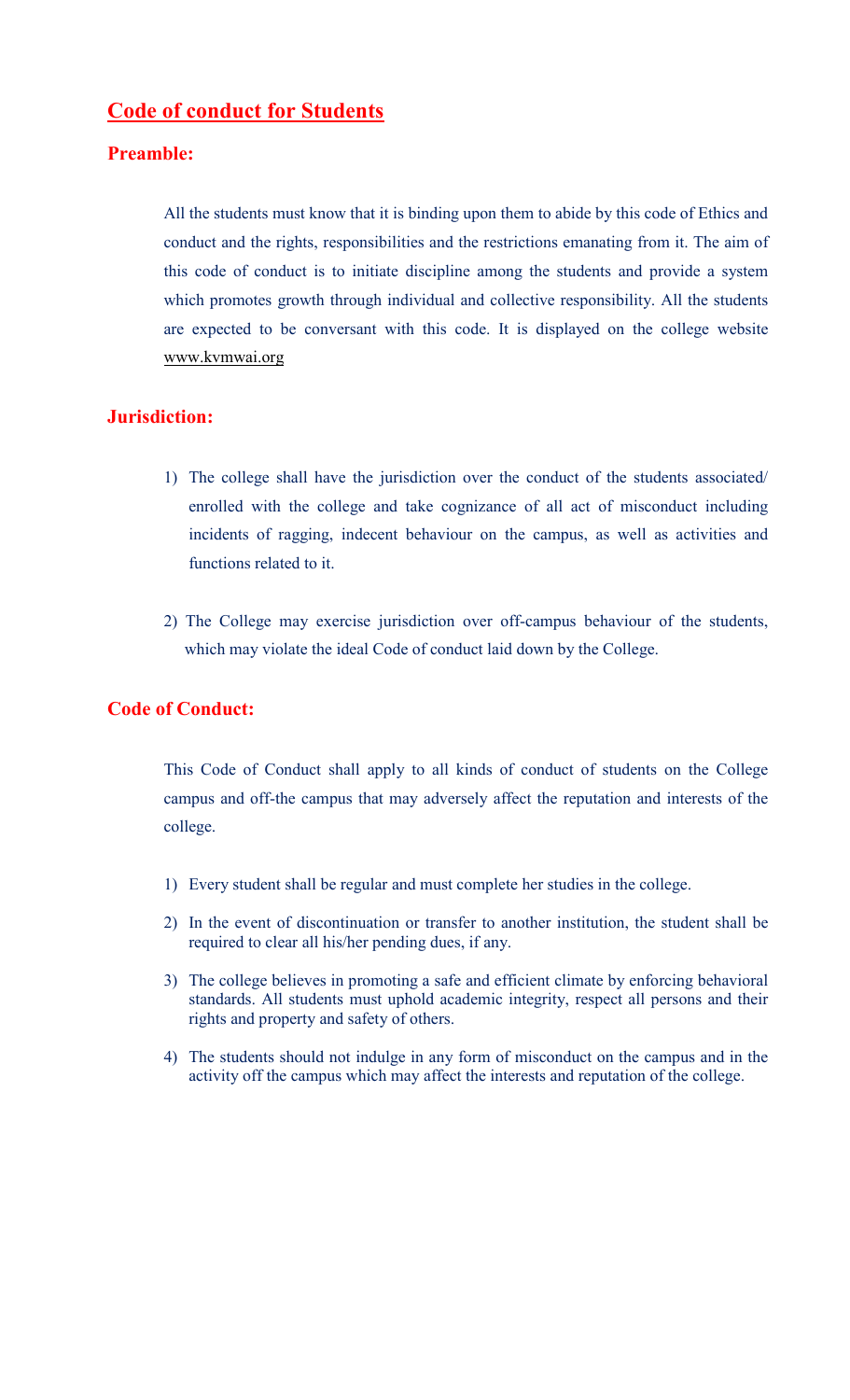- 5) They should not intentionally damage or destroy the property of the college or property of other students and/ or faculty.
- 6) They should not engage in any disruptive activity on the campus or off the campus.
- 7) Every student must produce his/her identity card issued by the college on demand.
- 8) The students should not organize meetings, processions without permission of the college.
- 9) Indecent, lewd behaviour, unreasonable noise, disruption and/ or participating in riot or violence in the college is liable for strict action.
- 10) The students shall not interact, on behalf of the College with media representatives or invite media on the campus without prior permission.
- 11) They should use social media carefully and responsibly. They should not post derogatory comments on other persons from the college / on the college in social media that may adversely affect the interest and reputation of the College.
- 12) Theft / abuse / tampering of physical, electronic and other facilities on the college campus is liable to punishment
- 13) Violation of the rules laid down by the library shall also come under misconduct.
- 14) Use of computers, internet, and Wi-Fi facility should be made for educational purposes only.
- 15) Indulging in harassment of other students / staff and ragging of other students is liable to punishment according to the law. Any misconduct will be dealt with by the Discipline Committee and disciplinary action shall be taken after ascertaining the misconduct and according to the nature of misconduct.

### **Code of conduct for Teachers**

**"Laws control the lesser man -Right conduct controls the greater one" -Mark Twain** 

#### **Teachers should be**

- Caring, fair and committed to the best interest of the students entrusted to their care and seek to motivate, inspire and celebrate their efforts and success.
- Acknowledge and respect the uniqueness, individuality and specific needs of students and promote their holistic development.
- $\Box$  Respect the value of being just and impartial to all students irrespective of their caste, creed, religion, sex, economic status etc.
- $\Box$  Make planned and systematic effort to facilitate the student to actualize his/her potential & talent.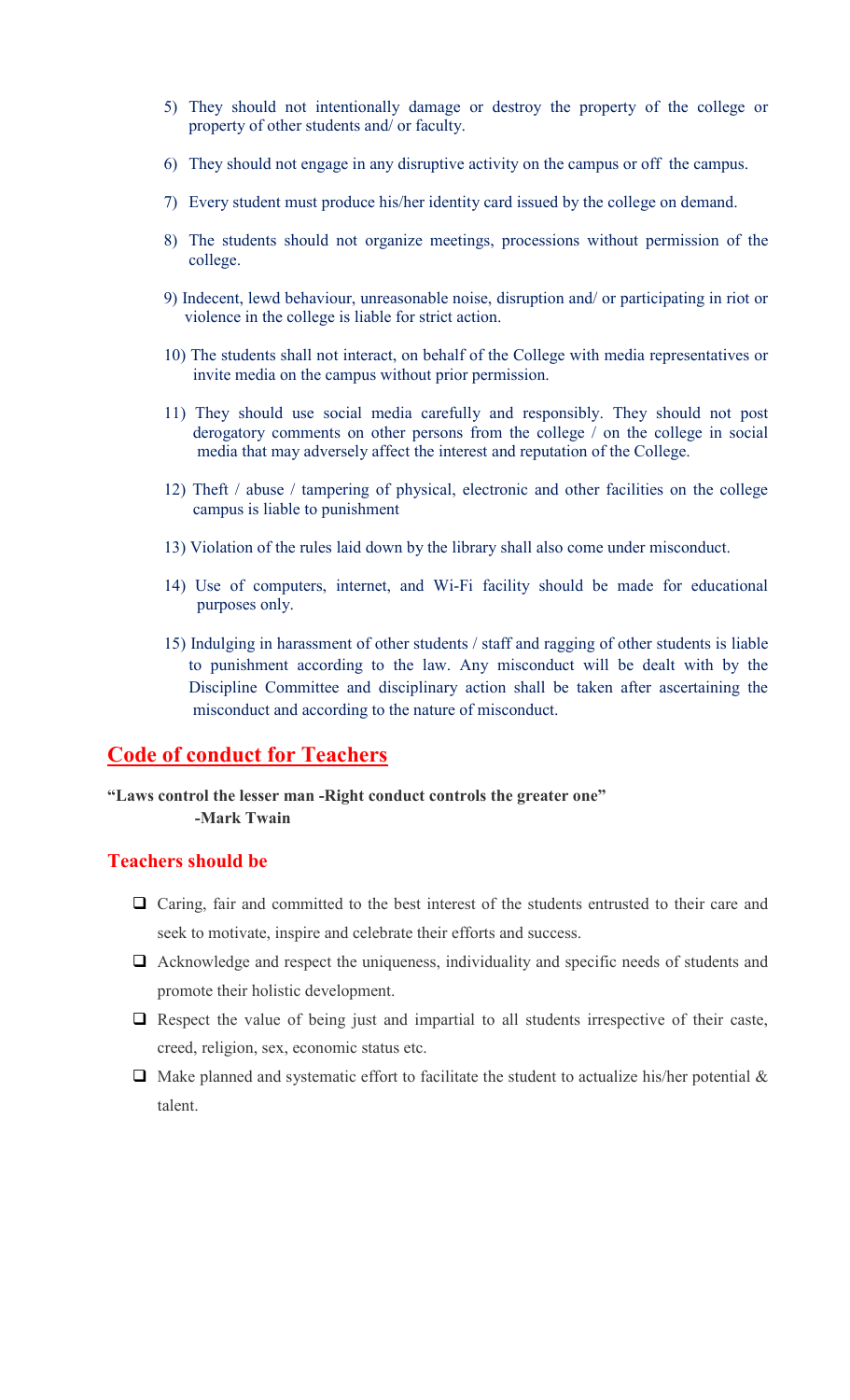- Maintain high standards of practice in relation to student learning, planning, monitoring, assessing, reporting and providing feedback.
- $\Box$  Plan and communicate clear, challenging and achievable expectations for students.
- $\Box$  Create an environment where students can become active agents in the learning process and develop lifelong learning skills.
- $\Box$  Adapt his/her teaching to the individual needs of the student.
- $\Box$  Keep a dignified demeanor commensurate with the expectation from a teacher as a role model.
- $\Box$  Act in the best interest of students.

#### **Professional development**

#### **"It is the supreme art of the teacher to awaken joy in creative expression and knowledge" ---- Albert Einstein**

#### **Teachers should**

- $\Box$  Take personal responsibility for sustaining and improving the quality of their professional practice by
- Actively maintaining their professional knowledge and understanding to ensure it is current.
- $\Box$  Reflecting on and critically evaluation their professional practice in light of their professional knowledge basis.
- Availing of opportunities for career long professional development.
- $\Box$  Create a culture that encourages purposeful collaboration and dialogue among colleagues and stakeholders.
- $\Box$  Take pride on teaching profession and treat other members of the profession with respect.
- $\Box$  Refrain from making unsubstantial allegations against colleagues or higher authority.
- $\Box$  Respect the professional standing and opinions of his / her colleagues.
- $\Box$  Should seek to co-operate with their colleagues providing support, help and guidance as required by them, and enable effective communication throughout the institution.
- $\Box$  Should display the highest possible standards of professional behavior that is required in an educational establishment.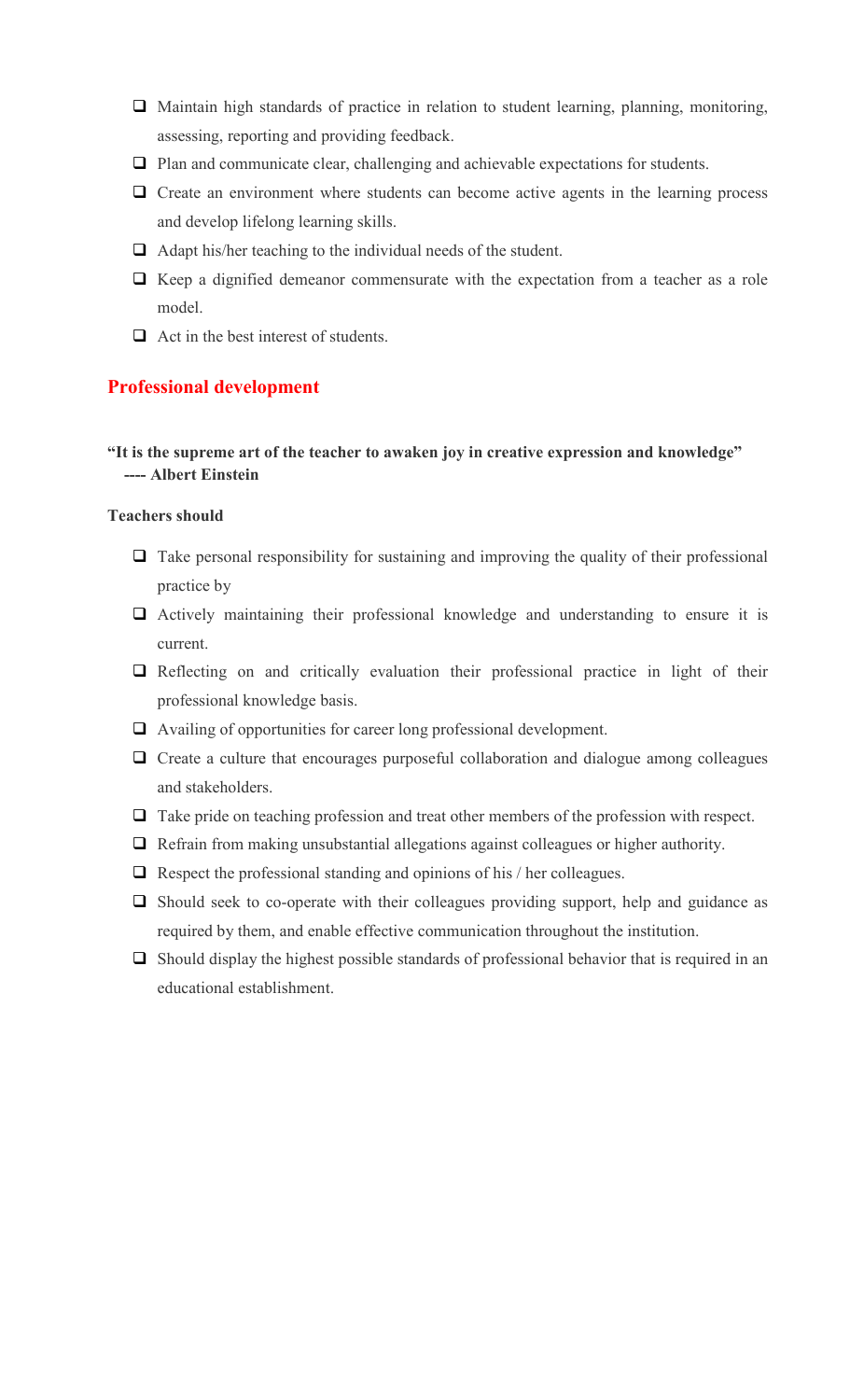## **Code of Conduct for the Governing Body**

The Governing Body is responsible for the operation of all aspects of the college including its finance, educational and research functions and domestic arrangements.

- $\Box$  The Principal's authority is defined by overall responsibility of the Governing Body for the operation of the college. The Principals role is more akin to that of the Governing Body.
- $\Box$  The Governing Body may delegate certain responsibilities for the running of the college.

#### **The major duties of the Governing Body members are**

- $\Box$  to ensure that the college is well run, meets the needs for which it has been set up and remains solvent.
- $\Box$  to always act is the best interest of the college, rather than of individual, and to avoid conflicts of interest.
- $\Box$  to use reasonable care and skill in their work as members of the Governing Body and to seek professional advice where appropriate.
- $\Box$  to regularly attend meetings of the Governing Body and the committees on which they serve, and to acquire appropriate knowledge to contribute effectively to decision making.
- $\Box$  to exercise the highest standards of propriety and accountability in all aspects of Governing Body activity including the proper use of college funds.
- $\Box$  to act in good faith and in the best interests of the college at all times.
- $\Box$  to accept that they are bound by the collective decision of the Governing Body whether they agree with them or not and refrain from publicly revealing or criticizing the views of other committees expressed at the meetings of Governing body or its committees.
- $\Box$  to respect the confidentiality of business and the record of discussions that are, on occasions, deemed not for publications.
- $\Box$  to be aware of and accept that individuals, other than the Chair, do not have the right to make statements or express opinions on behalf of the Governing Body other than with the Governing Body's approval.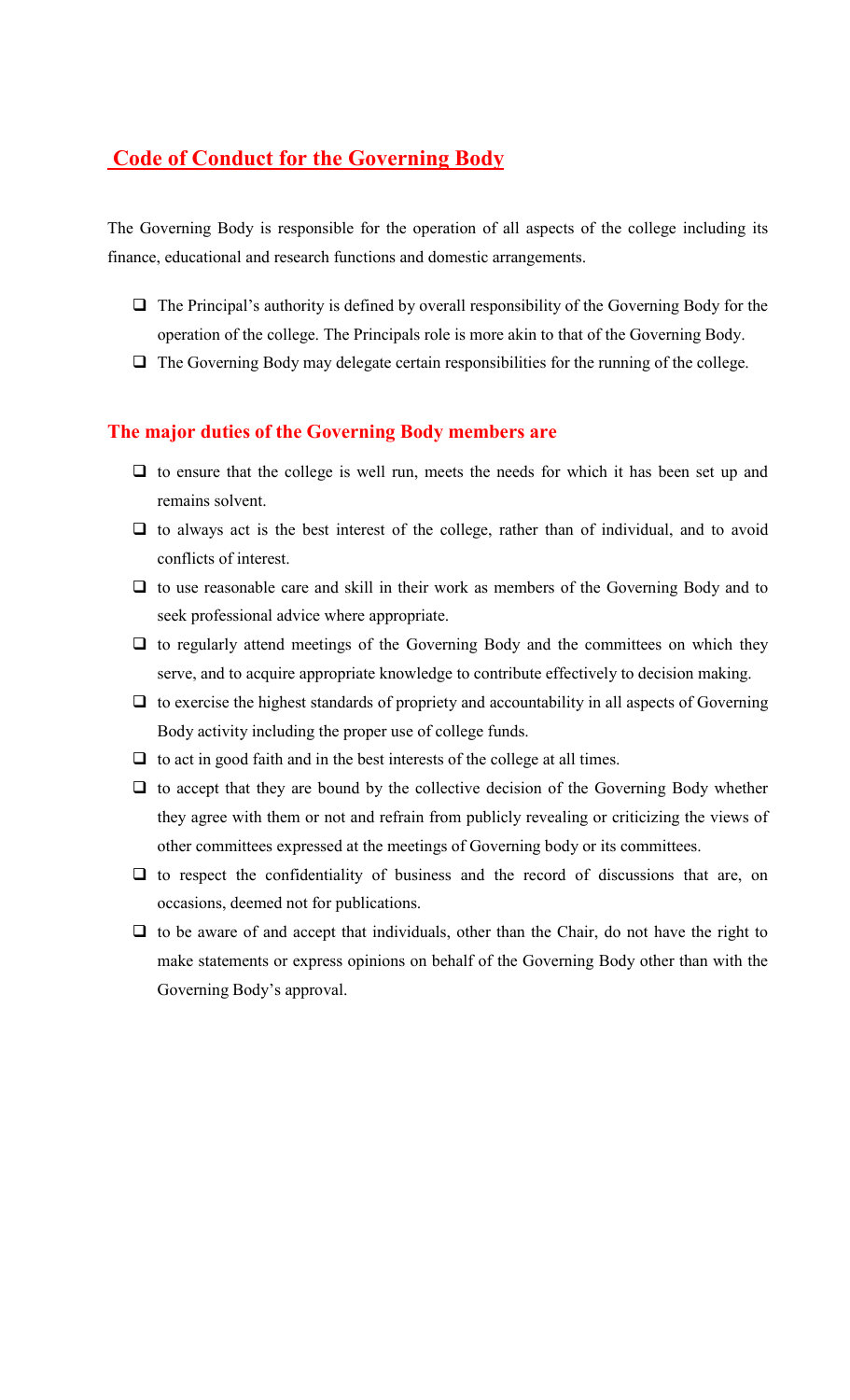# **Code of conduct for Principal**

#### **The Principal of the College has certain rights and responsibilities. He has**

- $\Box$  to maintain decency and discipline on the college campus.
- $\Box$  to be an able captain of the ship, guiding and mentoring members of the staff.
- $\Box$  to be fair, reasonable and able to carry the team on her shoulders.
- $\Box$  to be impartial towards staff and students.
- $\Box$  to run the administration in a transparent and consultative manner.
- $\Box$  to keep the institution in sound financial health.
- $\Box$  to utilize funds in an honest and just manner.
- $\Box$  to explore every possibility to keep the institution's flag flying high; academically and socially.
- $\Box$  to treat all students with love, dignity and irrespective of caste, creed and religion.
- $\Box$  to take personal responsibility in maintaining excellent academic standards.

### **Code of conduct for Support Staff**

Support staff working in the college office should remain during college hours.

- $\Box$  The staff should look at all matters relating to probation, regularization for all categories of staff promptly.
- $\Box$  Maintenance of all service records of all employees and periodic updating.
- $\Box$  Issue of certificates such as service certificate, experience certificate etc., after obtaining approval from the authority concerned.
- $\Box$  The staff shall update the scholarship procedures of students promptly and avoid inconvenience to the students.

#### **Administrative staffs are expected to**

- $\Box$  demonstrate courtesy and respect to all dealing with students, academic employees and support staff.
- $\Box$  be fully conversant with all aspects of the college policies and procedures and will be prepared to implement them.
- $\Box$  meet college deadlines for preparation of such items as standard workload forms, profiles and purchase orders as well as deadline to payroll and budget data.